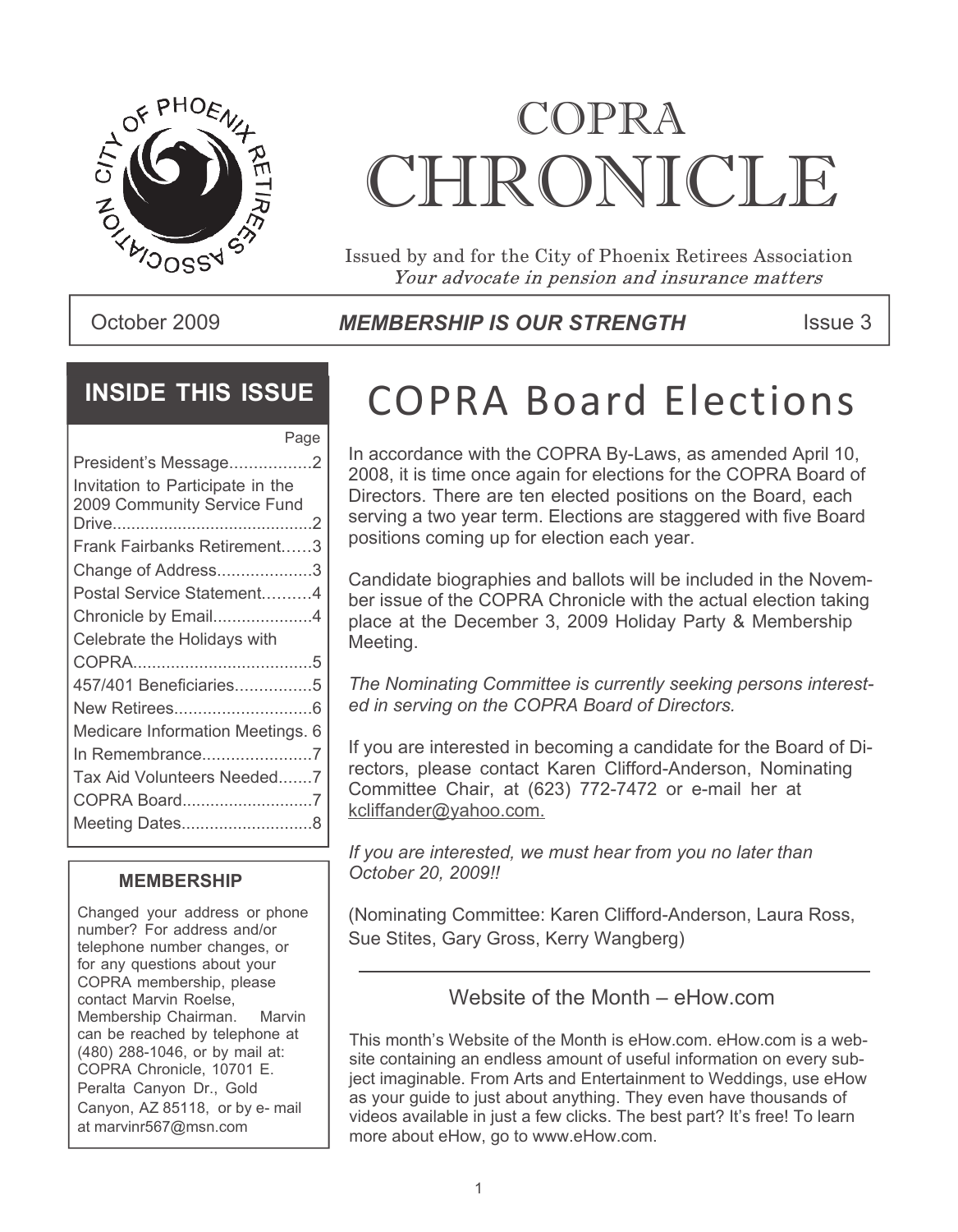# PRESIDENT'S MESSAGE



 We are quickly coming up to our General Meeting on October 8 when the City Manager, Frank Fairbanks, will give us his "State-of-the-City" address to all retirees. Frank has been gracious to do this for COPRA for multiple years now and it is greatly appreciated given his busy schedule. This upcoming meeting is even more significant because it will be his final address to all of us as the City Manager, since he retires early this November. In addition, and in spite of his busy schedule, he still took time this month to meet with several of us and go over items and issues that may be important to share with all our members at our upcoming meeting. As always, he has been more than willing to have these meetings as needed to assist in his understanding the issues of our retirees. This is greatly appreciated by all of us. I hope that as many of you as possible will be able to attend this meeting to meet with Frank and again show that his efforts are very much appreciated by all retirees. In addition to this meeting, the City will host a celebration of Frank's ca-

reer on October 29. Check the Chronicle and/or our website at www.phoenixcopra.com for more information on this special event. You are all invited to join in this celebration on the 29th as well. Frank shared with us that he was looking forward to the opportunity of meeting with old friends and fellow City employees as he joins the ranks of retirees.

COPRA has also been busy on behalf of all retirees. One of the more significant news events deals with Dental Insurance. Our Vice-President, Laura Ross, has actively pursued this important subject over the past several years and it now appears to be coming to fruition. As it now stands, on March 1, 2010, all retirees will have the option to take out Dental Insurance through the City. Please look in the Chronicle for more information about this or visit our Website. A big thank you to Laura and her committee for all the hard work on this project.

Again, I hope that all of you can make this General Meeting on October 8 and I look forward to seeing you there.

Jack Thomas

### **RETIREES INVITED TO PARTICIPATE IN 2009 COMMUNITY SERVICE FUND DRIVE**

This year marks the fourth year that retirees have contributed to the City of Phoenix Employee's Community Service Fund Drive (CSFD). Your generosity gave much needed assistance to residents in the Valley. This year's slogan is **"When You Give – You Rock"** and we encourage everyone to step up and do their part to help achieve the **goal of \$1.4 million.** Our campaign kickoff began on **September 16, and will run through October 16.** We will be at the October 8, 2009 meeting to give a brief presentation and will provide pledge cards and agency lists to earmark your contribution. You may participate by making a credit card or check contribution. Credit card pledges will appear on your **January 2010** statement. A complete list of agencies can be found on the internet at http://www.phoenix.gov/AGENCY/PHXWELL/09agencies.pdf (Please use capital letters as noted.)

Thank you for your generosity in helping our community!

Sincerely,

Doug Mummert Executive Committee Retirees Subcommittee Chairperson & Your CSFD Executive Team

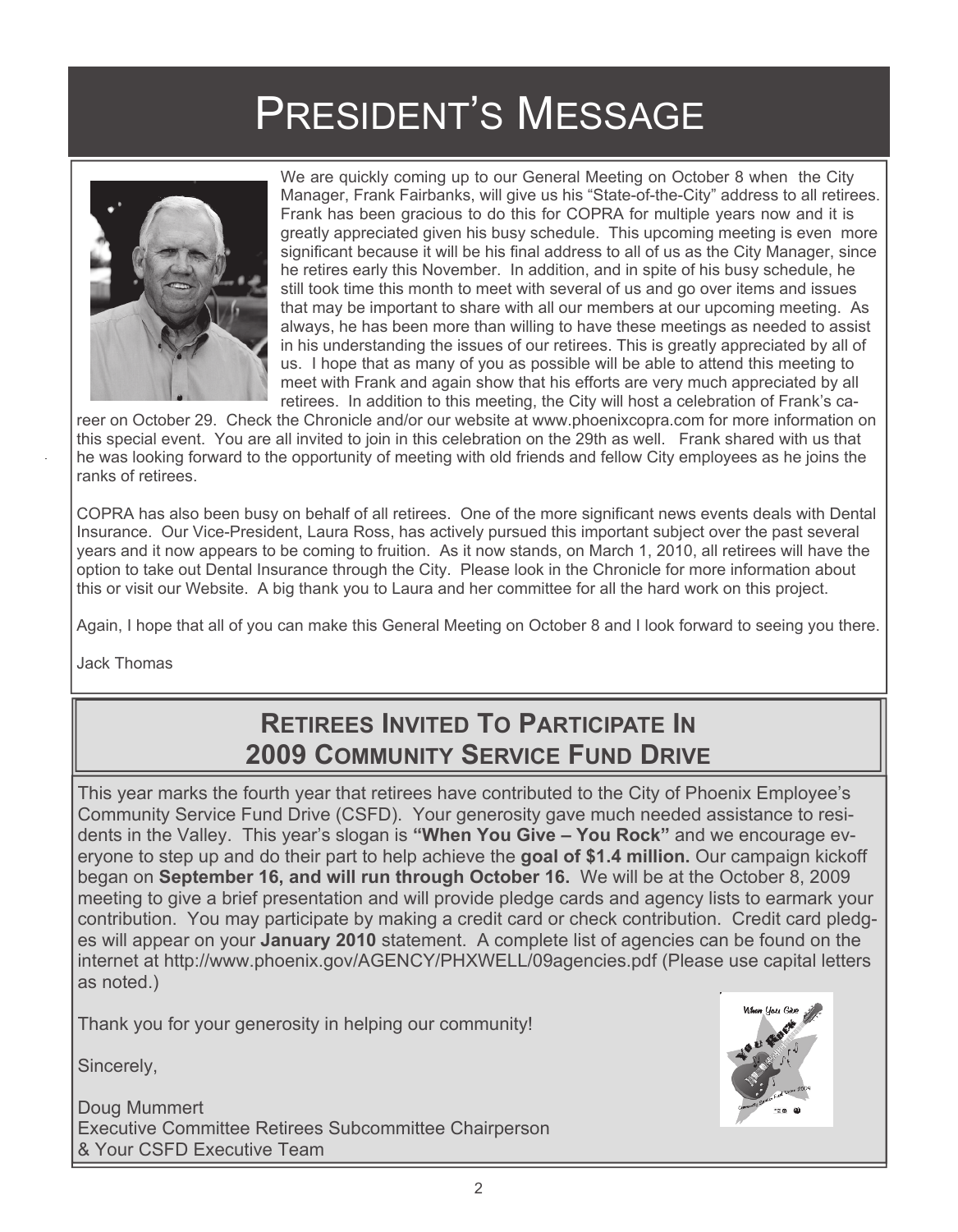## Please join us for a retirement celebration honoring Frank Fairbanks



As he concludes 37 years of public service with the City of Phoenix

Thursday, October 29, 2009 4 to 6 pm (Light refreshments at 4 pm, program at 5 pm)

Phoenix Convention Center - South Ballroom 100 North 3rd Street, Phoenix AZ 85004

Admission is free, however, contributions to support the event Are welcomed, with proceeds benefiting the "Spirit of Service Scholars" Fund at the ASU College of Public Programs. This fund provides scholarship assistance to low income students Preparing for public service careers.

Checks can be made out to: Frank's Retirement Event and delivered to Dava Hall, City Manager's Office, 200 W Washington St, 12<sup>th</sup> floor, Phoenix, AZ 85003

RSVP to dava.hall@phoenix.gov by October 16, 2009

### *"Membership is Our Strength"*

### **CHANGE OF ADDRESS**

Please notify Marvin Roelse, COPRA Membership Chairman, if you have a change of address. This is important to ensure you continue receiving the COPRA Chronicle. Address change notification should be done by any of the following methods:

1) calling Marvin at (480) 288-1046

2) sending an email to marvinr567@msn.com; or

3) sending a note to Marvin at 10701 E. Peralta Canyon Drive, Gold Canyon, AZ 85118

It is important that you also notify the City of Phoenix Retirement Office of your address change.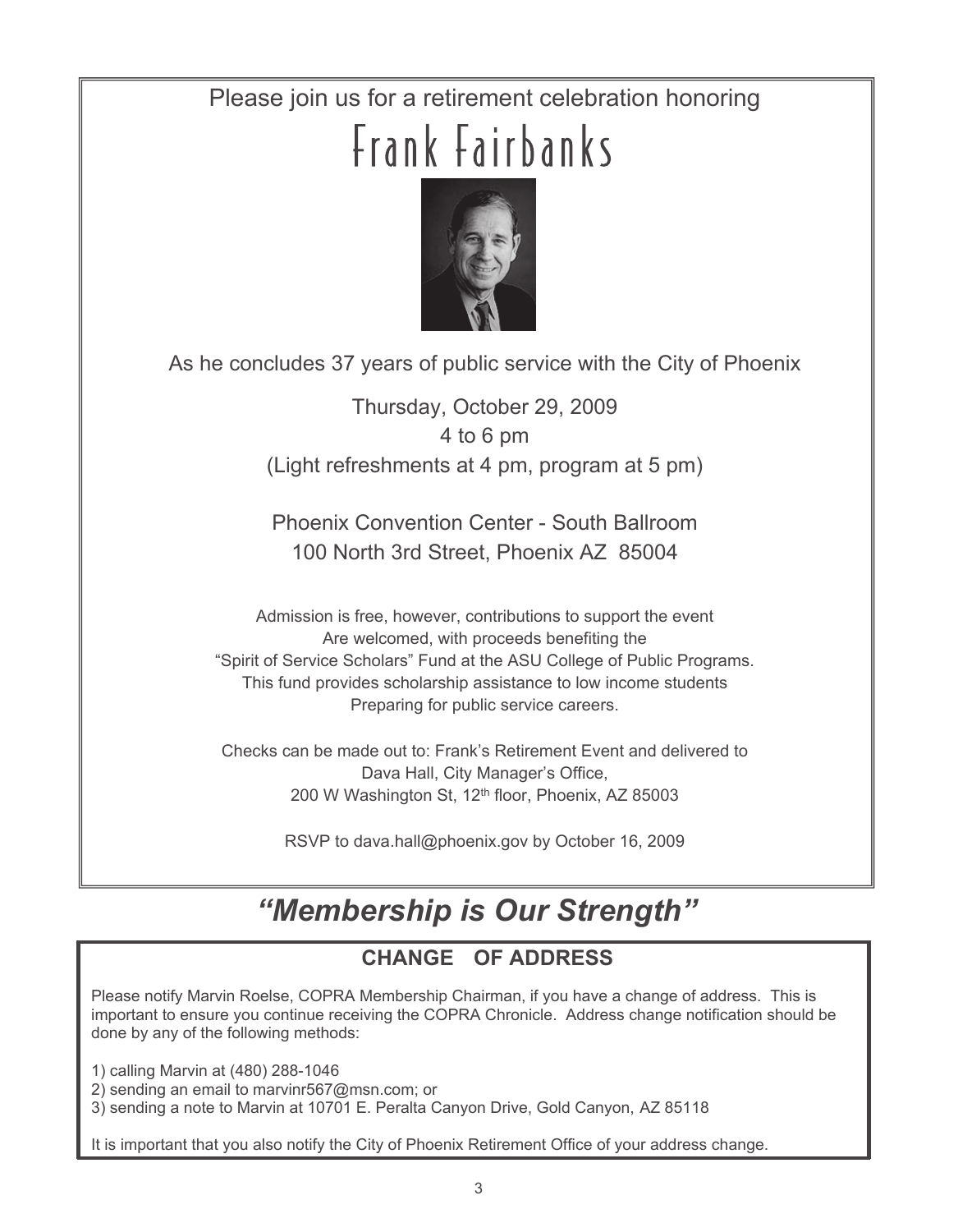#### U.S. Postal Service STATEMENT OF OWNERSHIP, MANAGEMENT AND CIRCULATION

| Title of Publication: COPRA Chronicle<br>Publisher: Mary Franklin<br>Editor: Mary Franklin<br>Publication No.: ISSN1521-5431<br>Managing Editor: Mary Franklin<br>Date of Filing: September 25, 2009<br>Frequency of Issues: Monthly (except June,<br>July and August)<br>Complete mailing address of<br>Number of issues published annually: Nine<br>known office of publication:<br>Annual, subscription price: \$5.00<br>6208 E. Desert Cove Ave.<br>Owner: City of Phoenix Retiree Association<br>Phoenix, (Maricopa) AZ 85254<br>2425 E. Turquoise Dr.<br>Phoenix, AZ 85028-4351<br>There are no known bondholders, mortgages and other security holders owning or holding 1 percent or more of total amount<br>of bonds, mortgages, or other securities.<br>The purpose, function and nonprofit status of this organization and the exempt status for federal income tax purposes has not<br>changed during the preceding 12 months. |              |                   |  |  |
|--------------------------------------------------------------------------------------------------------------------------------------------------------------------------------------------------------------------------------------------------------------------------------------------------------------------------------------------------------------------------------------------------------------------------------------------------------------------------------------------------------------------------------------------------------------------------------------------------------------------------------------------------------------------------------------------------------------------------------------------------------------------------------------------------------------------------------------------------------------------------------------------------------------------------------------------|--------------|-------------------|--|--|
| <b>ISSUE DATE FOR CIRCULATION DATA BELOW:</b>                                                                                                                                                                                                                                                                                                                                                                                                                                                                                                                                                                                                                                                                                                                                                                                                                                                                                              |              |                   |  |  |
| Oct. '08-Sept. '09<br>Sept. '09                                                                                                                                                                                                                                                                                                                                                                                                                                                                                                                                                                                                                                                                                                                                                                                                                                                                                                            |              |                   |  |  |
|                                                                                                                                                                                                                                                                                                                                                                                                                                                                                                                                                                                                                                                                                                                                                                                                                                                                                                                                            | Average no.  | Actual no.        |  |  |
|                                                                                                                                                                                                                                                                                                                                                                                                                                                                                                                                                                                                                                                                                                                                                                                                                                                                                                                                            | copies each  | copies of         |  |  |
|                                                                                                                                                                                                                                                                                                                                                                                                                                                                                                                                                                                                                                                                                                                                                                                                                                                                                                                                            | issue during | single issue      |  |  |
|                                                                                                                                                                                                                                                                                                                                                                                                                                                                                                                                                                                                                                                                                                                                                                                                                                                                                                                                            | preceding    | published nearest |  |  |
|                                                                                                                                                                                                                                                                                                                                                                                                                                                                                                                                                                                                                                                                                                                                                                                                                                                                                                                                            | 12 months    | to filing date    |  |  |
| <b>EXTENT AND NATURE OF</b>                                                                                                                                                                                                                                                                                                                                                                                                                                                                                                                                                                                                                                                                                                                                                                                                                                                                                                                |              |                   |  |  |
| <b>CIRCULATION</b>                                                                                                                                                                                                                                                                                                                                                                                                                                                                                                                                                                                                                                                                                                                                                                                                                                                                                                                         |              |                   |  |  |
| A. Total number of copies printed<br><b>B.</b> Paid circulation                                                                                                                                                                                                                                                                                                                                                                                                                                                                                                                                                                                                                                                                                                                                                                                                                                                                            | 2,377        | 2,360             |  |  |
|                                                                                                                                                                                                                                                                                                                                                                                                                                                                                                                                                                                                                                                                                                                                                                                                                                                                                                                                            |              | 344               |  |  |
| 1. Outside-county                                                                                                                                                                                                                                                                                                                                                                                                                                                                                                                                                                                                                                                                                                                                                                                                                                                                                                                          | 352          |                   |  |  |
| 2. In-county<br>3. Distribution outside the mail                                                                                                                                                                                                                                                                                                                                                                                                                                                                                                                                                                                                                                                                                                                                                                                                                                                                                           | 1,975        | 2,005             |  |  |
|                                                                                                                                                                                                                                                                                                                                                                                                                                                                                                                                                                                                                                                                                                                                                                                                                                                                                                                                            |              |                   |  |  |
| 4. Other classes mailed through USPS<br>C. Total paid circulation                                                                                                                                                                                                                                                                                                                                                                                                                                                                                                                                                                                                                                                                                                                                                                                                                                                                          | 2,327        | 2,349             |  |  |
| D. Free distribution by mail                                                                                                                                                                                                                                                                                                                                                                                                                                                                                                                                                                                                                                                                                                                                                                                                                                                                                                               |              |                   |  |  |
| 1. Outside-county                                                                                                                                                                                                                                                                                                                                                                                                                                                                                                                                                                                                                                                                                                                                                                                                                                                                                                                          |              |                   |  |  |
| 2. In-county                                                                                                                                                                                                                                                                                                                                                                                                                                                                                                                                                                                                                                                                                                                                                                                                                                                                                                                               | 6            | 6                 |  |  |
| 3. Other classes through USPS                                                                                                                                                                                                                                                                                                                                                                                                                                                                                                                                                                                                                                                                                                                                                                                                                                                                                                              |              |                   |  |  |
| 4. Free distribution outside the mail                                                                                                                                                                                                                                                                                                                                                                                                                                                                                                                                                                                                                                                                                                                                                                                                                                                                                                      |              |                   |  |  |
| E. Total free distribution                                                                                                                                                                                                                                                                                                                                                                                                                                                                                                                                                                                                                                                                                                                                                                                                                                                                                                                 | 6            | 6                 |  |  |
| F. Total distribution                                                                                                                                                                                                                                                                                                                                                                                                                                                                                                                                                                                                                                                                                                                                                                                                                                                                                                                      | 2,333        | 2,355             |  |  |
| G. Copies not distributed                                                                                                                                                                                                                                                                                                                                                                                                                                                                                                                                                                                                                                                                                                                                                                                                                                                                                                                  | 44           | 5                 |  |  |
| H. Total                                                                                                                                                                                                                                                                                                                                                                                                                                                                                                                                                                                                                                                                                                                                                                                                                                                                                                                                   | 2,377        | 2,360             |  |  |
| I. Percent paid                                                                                                                                                                                                                                                                                                                                                                                                                                                                                                                                                                                                                                                                                                                                                                                                                                                                                                                            | 99.7         | 99.7              |  |  |
|                                                                                                                                                                                                                                                                                                                                                                                                                                                                                                                                                                                                                                                                                                                                                                                                                                                                                                                                            |              |                   |  |  |

I certify that the statements made by me are correct and complete. Gary Gross, Business Manager

### **CHRONICLE ISSUES VIA E-MAIL**

Many COPRA members have asked if Chronicle issues can be distributed directly to them through e-mail. Starting in November, COPRA will send the newsletter to any member who requests to receive it electronically and then discontinue mailing the printed copy.

If you are interested in receiving your copy of the CHRONICLE electronically, send a request (including your name) to COPRAchronicle@gmail.com or call Mary Franklin at 602-705-8822**.** We will, of course, continue sending CHRONICLE issues to all members who prefer to receive it in the mail. Receiving your newsletter electronically will help defray some of the printing and mailing costs and be COPRA's effort to help make the world a little greener!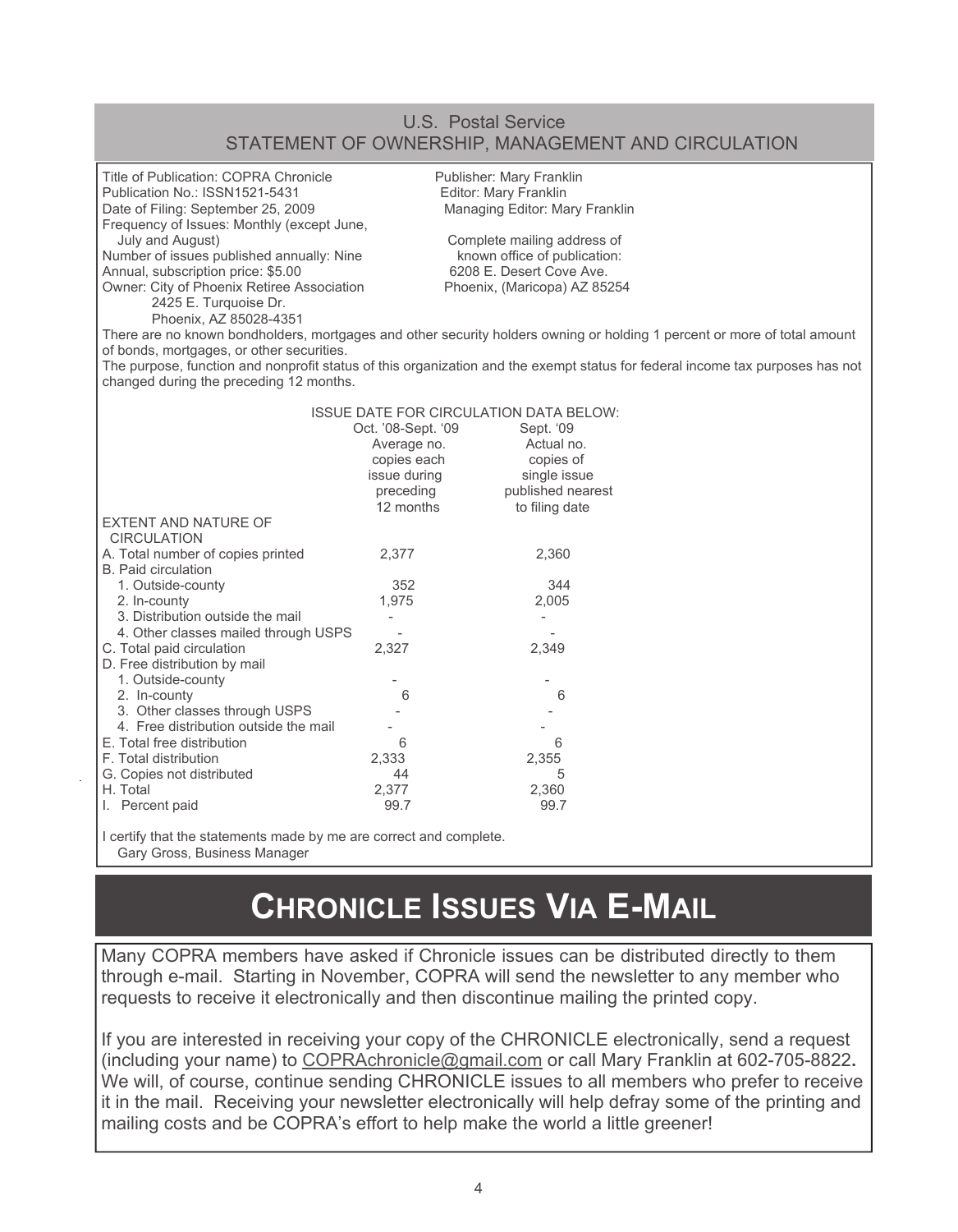### C F L F B R A T F T H F H O L I D A Y S WITH COPRA MEMBERS

COPRA'S Annual Holiday Buffet will be held on Thursday, December 3, 2009 at The Mountain Preserve Reception Center, 1431 East Dunlap, Phoenix, AZ

Doors open at 11:30 a.m.

Cost is \$18.00 per person (additional costs subsidized by COPRA) Tickets must be purchased in advance no later than Friday, November 20, 2009

No tickets will be sold at the door on the day of the event

Please make checks payable to COPRA and send to:

Gary Gross 2425 E. Turquoise Drive Phoenix, AZ 85028-4351 Please join us for a lovely meal and good conversation With your COPRA friends.

You can bring a new toy (not gift wrapped) For delivery to a local toy drive, if you choose.

Limited handicapped parking will be available.

### **Is your 457/401(a) Plan Beneficiary Designation Current?**

Whether you have account assets in the city's 457 Deferred Compensation Plan and/or, the 401(a) Plan, or if you're an active employee only participating through contributions made on your behalf by the city (Fringe contributions) to the 401(a) Plan, designating a beneficiary means you control who receives your benefits if you pass away before your account is paid out.

**The beneficiary designated on file with Nationwide, the administrator of the city's 457/401(a) Plans, is the person who receives your 457/401(a) Plan assets when you pass away.** Even an out-of-date beneficiary form would generally override wishes you express in a will. And if you are a divorced participant, please realize that if your former spouse is still named as sole beneficiary at the time of your death, the benefits may be distributed to that designated beneficiary, even if your former spouse has previously waived his or her rights to plan benefits as part of a divorce settlement. *In other words,* documents like divorce decrees or property settlements will not necessarily override beneficiary designations on file with a plan under the plan's procedures.

#### **To check or update your beneficiary:**

- Review your latest account statement (on the last page); or
- Call Nationwide at 602-266-2733 or 1-800-891-4PHX (4749) to confirm your beneficiary information or request a Beneficiary Designation Form; or
- Print a beneficiary form from www.phoenixdcp.com under "Forms" and send your completed form to Nationwide.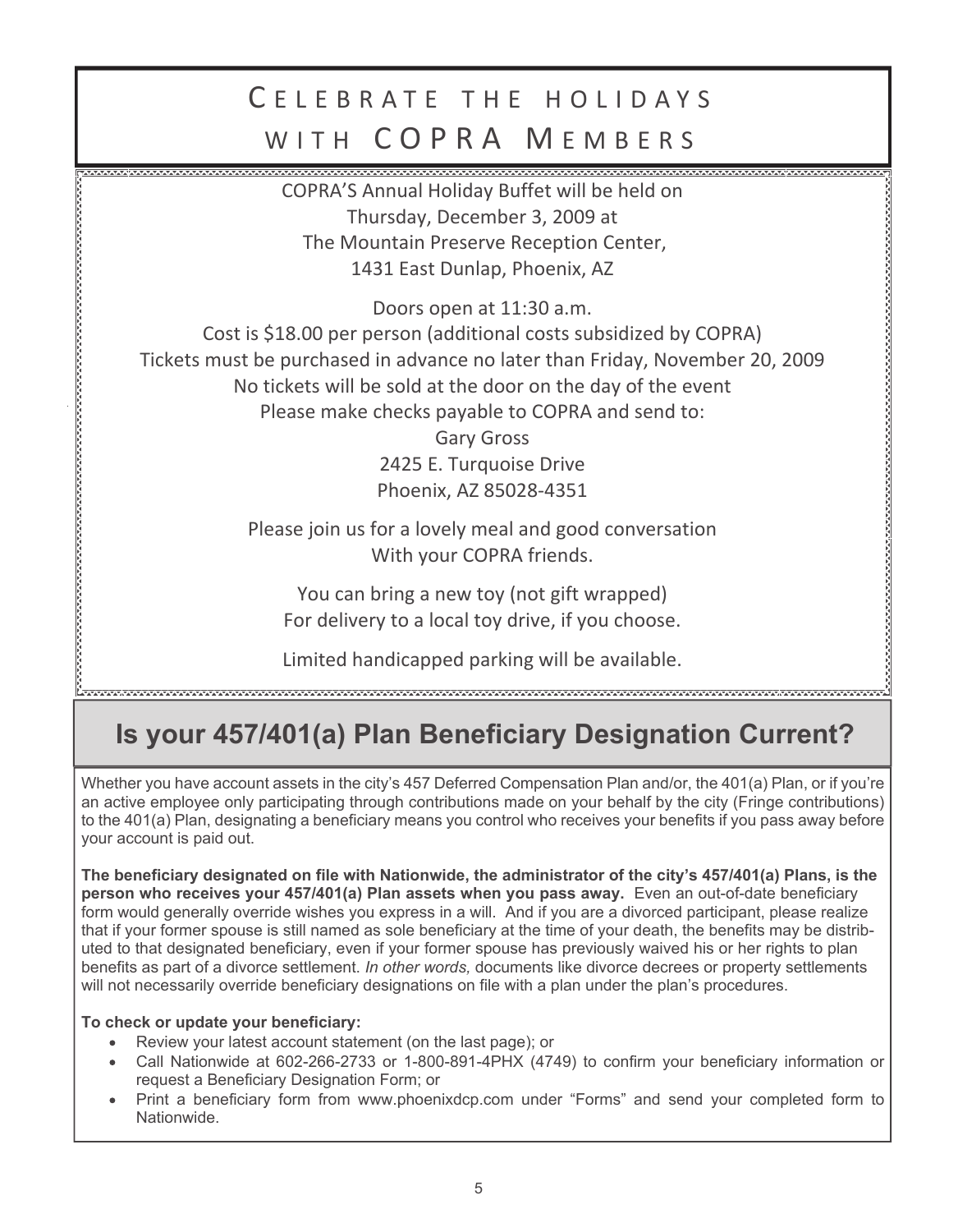# NEW RETIREES

#### **July 2009 Retirees**

Shannon Autwell Galdina Avila Sally Bartsch Myron Baysinger Karen Becketts Danny Bender Marylyn Bolden Wade Carmen Tony Chaney Carl Christoferson Daisy Culbertson Lucille Dawa-Bustamante Tracy Dowdle Larry Dunbar Merrie Eason Robert Esparza Floyd Farrar Helen Fernandez Pamela Foster Cynthia Fusselman Micke Gallagher

Gilbert Gomez Linda Green Edward Hargraves Glenn Heiselman Linda Heiselman Linda Henderson Jerry Holloway Ethel Hutchinson Roberta Ibarra Kristine Kyllo Randall Lawless Jeff Lind John Maloney Susan Martinez Michelle Mathis Georgana Meiner Sandra Miller Orelio Moreno, Jr. Deborah Munson Michael Negrete Arthur Ortega John Parks, II Margaret Parma

Mahesh Patel Susan Pope Cesar Pringles Susan Racine Mary Rappleyea Louisette Rumble Julie Samson Charles Scott Michael Scott Ruben Silvas Karen Smith Armando Taddel Alice Thomas Timothy Tilton David Untied Alfonso Villaverde Carol Von Schenk John Watson Virginia Weaver Richard Wendt Richard West William Witting Sandra Zwick

### **MEDICARE INFORMATION MEETINGS**

Have you received your Medicare Card in the mail and wondered "what do I do now?" Do I need to sign up for Medicare Part B because it costs me money? Or you are nearing the Medicare age of 65 and receiving "tons of mail" from healthcare carriers advertising their medical coverage? Do you ask yourself "should I stay with the City's plan or choose something else for my coverage?" Are you confused with all the choices out there?

Get the answers to the above and more by attending one of the Medicare Informational Meetings that will be held in November. The City Benefits Office, in conjunction with representatives from BlueCross/BlueShield and CIGNA, will be in attendance to answer your questions. This meeting is primarily to educate the Medicare eligible retiree of their responsibilities and choices as it pertains to health coverage. But it is also for any retiree who has questions about their options as they come closer to Medicare eligibility.

Meetings and times are listed below:

- 11/3/09 9-11 A.M. Desert West Senior Center 6501 W. Virginia
- 11/6/09 9:30–11:30 A.M. Washington Community Center 2240 W. Citrus Way
- 11/6/09 1-3 P.M. Paradise Valley Senior Center 17402 N. 40th Street
- 11/9/09 1-3 P.M. South Mountain Senior Center 212 E. Alta Vista
- 11/10/09 9-11 A.M. City of Phoenix Personnel Dept. 135 N. 2nd Ave
- 11/13/09 1-3 P.M. Devonshire Senior Center 2802 E. Devonshire

For your consideration in deciding whether to attend: We're also going to share information on the new retiree dental plan to be offered next year!

You won't want to miss this meeting!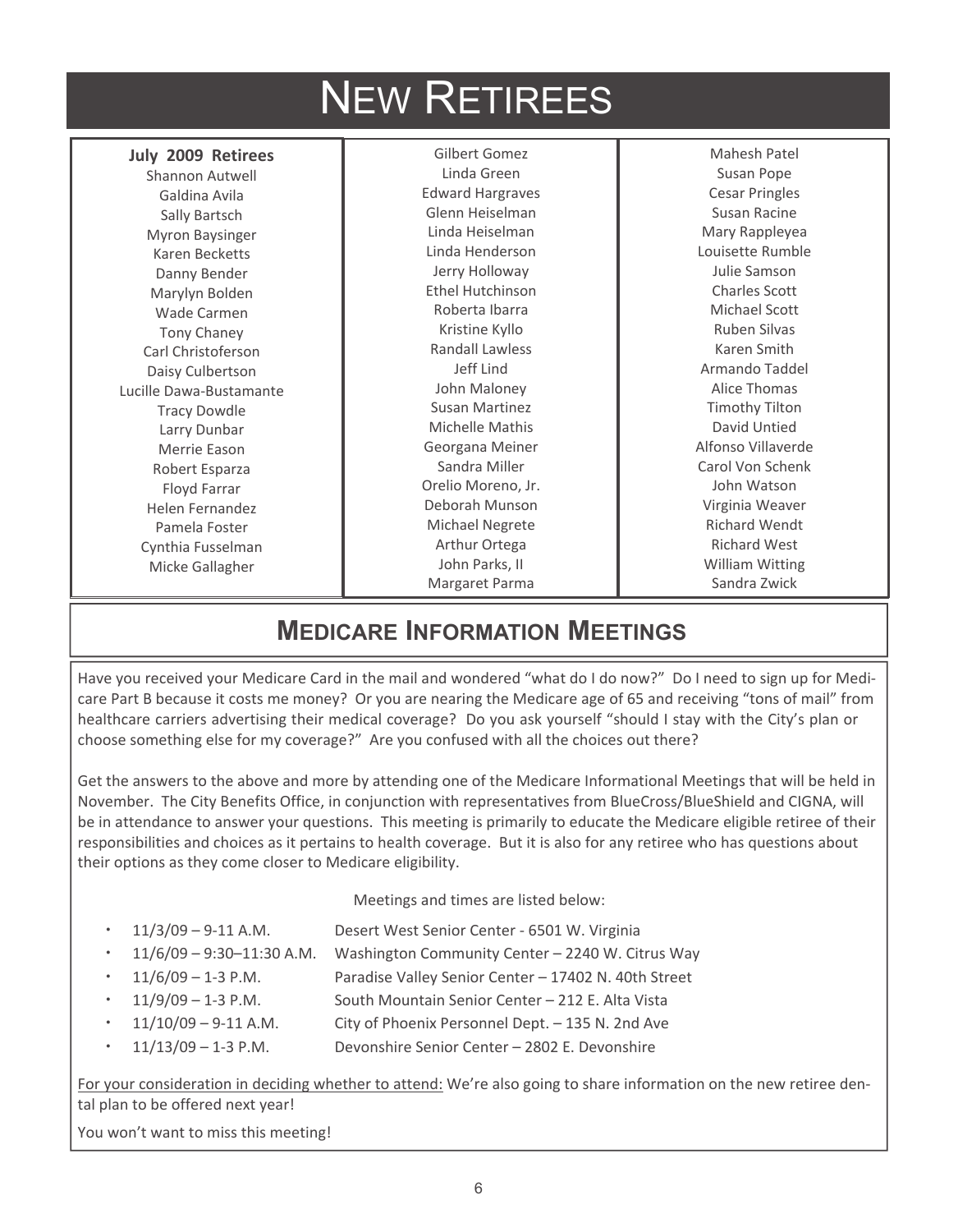In Remembrance

Mary C Garcia 12/15/08 Nancy McLeod 08/02/09<br>Beulah McKnight 08/25/09 Survivor Beulah McKnight Edward Anck 09/05/09 Robert Hudak 09/01/09 Marjory Otis 09/09/09 Survivor Joy E. Knackstedt 09/13/09 Fred Ames<br>Doreatha Colter (19/11/09)

09/11/09 Survivor

#### HEALTH AND COMPASSION

We care about our members and their families. If someone in your family is ill, whether at home or in a care facility, or if a loved one has passed away, please call Mary Dysinger-Franklin at (602) 705-8822

### TAX AID VOLUNTEERS NEEDED

The City's Earned Income Tax Credit (EITC) Campaign is seeking individuals who will become Volunteer Income Tax Assistance (VITA) Volunteers. VITA volunteers help low-income working individuals and families by preparing their taxes and claiming the federal Earned Income Tax Credit.

Volunteers are needed for the upcoming season. The Internal Revenue Service (IRS), in partnership with the city of Phoenix, will be conducting free training sessions from November to January at locations around the city.

Last year, volunteers helped prepare more than 5,500 returns resulting in \$7 million to Phoenix residents. One hour of your time may be worth more than \$1,800 to a working family.

For more information, call 602-262-4520, e-mail to eitc@phoenix.gov or visit phoenx.gov/humanservices/phxeitc.html.

### **COPRA BOARD**

| President:                                    |  |                                       |  |  |
|-----------------------------------------------|--|---------------------------------------|--|--|
|                                               |  |                                       |  |  |
| Vice President:                               |  |                                       |  |  |
|                                               |  | E-mail jross50@gmail.com              |  |  |
| Treasurer:                                    |  |                                       |  |  |
|                                               |  | E-mail gwgross1@cox.net               |  |  |
| Secretary:                                    |  | Barbara Kellogg (623) 322-5227        |  |  |
|                                               |  | E-mail avidgolfer@aol.com             |  |  |
| Board Members:                                |  | Donna Lewis(480) 361-8784             |  |  |
|                                               |  |                                       |  |  |
|                                               |  |                                       |  |  |
|                                               |  | E-mail al.zielinski@cox.net           |  |  |
|                                               |  | Jim Flanagan (480) 497-8317           |  |  |
|                                               |  | E-mail jamesaflanagan@gmail.com       |  |  |
|                                               |  |                                       |  |  |
|                                               |  | E-mailsstites@cox.net                 |  |  |
|                                               |  | Karen Clifford-Anderson(623) 772-7472 |  |  |
|                                               |  | E-mailkcliffander@yahoo.com           |  |  |
|                                               |  | Kerry Wangberg(480) 893-2794          |  |  |
|                                               |  | E-mailwangwell@qwest.net              |  |  |
| Benefits Committee Chair & Health Task Force: |  |                                       |  |  |
|                                               |  |                                       |  |  |
| Retirement Board Rep:                         |  |                                       |  |  |
|                                               |  | Kerry Wangberg(480) 893-2794          |  |  |
| Member Support and Social Chair:              |  |                                       |  |  |
|                                               |  | Donna Lewis (480) 361-8784            |  |  |
| Membership Chair:                             |  | Marvin Roelse (480) 288-1046          |  |  |
|                                               |  | E-mailmarvinr567@msn.com              |  |  |
| <b>Chronicle Editor:</b>                      |  | Mary Dysinger-Franklin (602) 705-8822 |  |  |
|                                               |  | E-mailcopranewsletter@gmail.com       |  |  |
| Past President:                               |  | John Burke (ex officio)(928) 427-9461 |  |  |
|                                               |  |                                       |  |  |
|                                               |  |                                       |  |  |
|                                               |  |                                       |  |  |
|                                               |  |                                       |  |  |

### **Chronicle Article Deadline**

Please be advised that the deadline for submitting articles for the Chronicle is the **20th day of the month** before you want the article to appear. Any member may submit material for publication, but the Editor determines what will appear in the final copy based on suitability and available space.

COPMEA.....................................................................................(602) 262-6857 COPERS website..................................................www.phoenix.gov/phxcopers

This is your Chronicle. Help us by submitting articles of general interest. Tell us about yourself, your family, a trip you've taken or an interesting hobby you have. Suggestions are always welcomed.

E-mail to: COPRAnewsletter@gmail.com Or mail to: Mary Dysinger-Franklin 6208 E. Desert Cove Ave Scottsdale, AZ 85254

#### **Disclaimer**

Acceptance of advertisements or articles in the COPRA Chronicle does not constitute an endorsement by COPRA of goods or services.